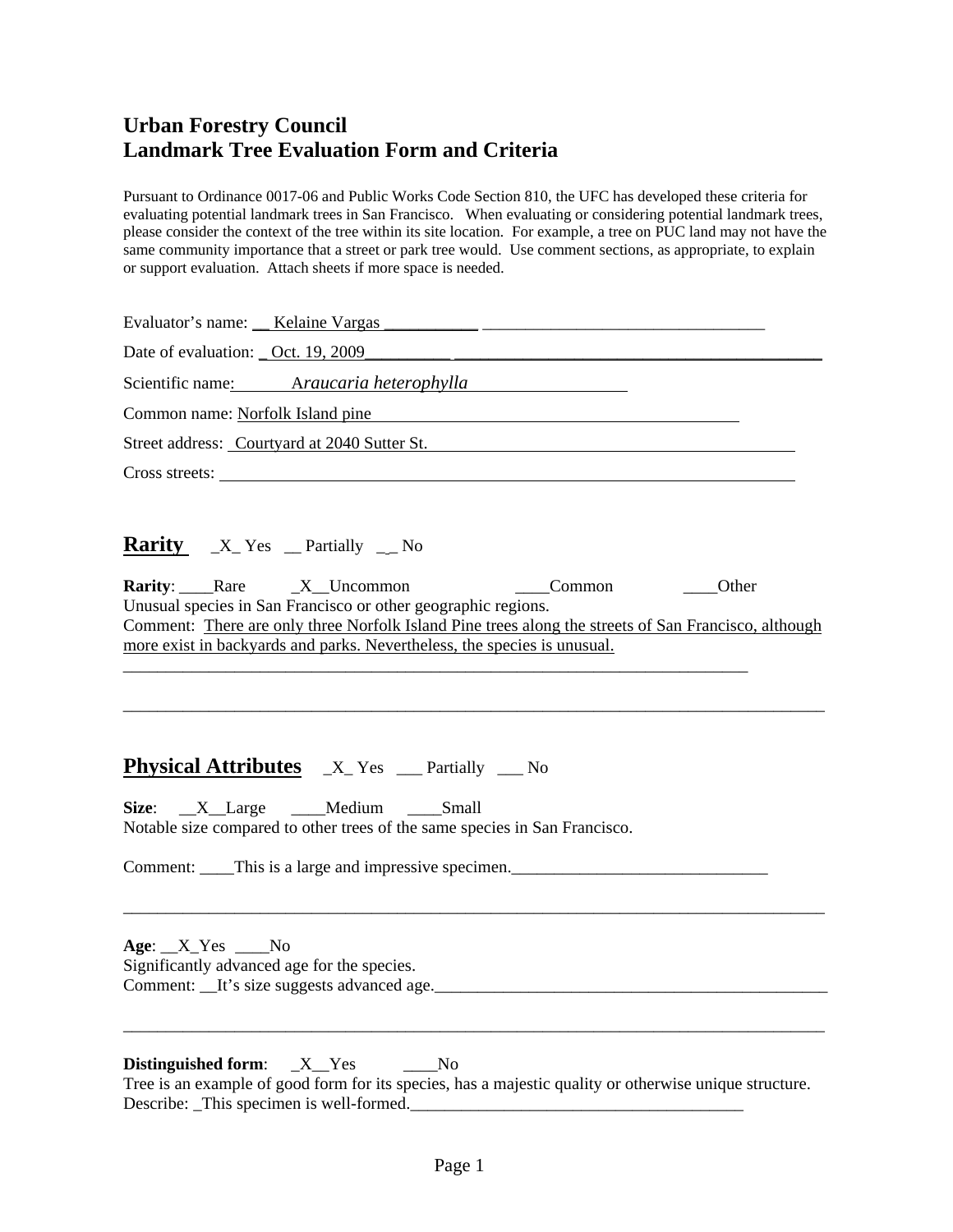| $X$ <sub>C</sub> Good<br><b>Tree condition:</b><br>Poor<br>Hazard<br>Consider overall tree health and structure, and whether or not tree poses a hazard<br>Describe: The tree appears to be in very good health. |
|------------------------------------------------------------------------------------------------------------------------------------------------------------------------------------------------------------------|
| <b>Historical</b> ___ Yes ___ Partially _X_ No                                                                                                                                                                   |
| $\frac{1}{1}$ Yes $\frac{1}{1}$ None apparent<br><b>Historical Association:</b><br>Related to a historic or cultural building, site, street, person, event, etc.                                                 |
| <b>Profiled in a publication or other media:</b> ______Yes ______X__Unknown<br>Tree has received coverage in print, internet, video media, etc. Attach documentation if appropriate.                             |
| <b>Environmental</b> X Yes <u>earnically</u> No<br><b>Prominent landscape feature:</b> _X_Yes<br>No.<br>A striking and outstanding natural feature.                                                              |
| _High<br>Tree exists in a neighborhood with very few trees.                                                                                                                                                      |
| Interdependent group of trees:<br>Yes<br>$\_X$ No<br>This tree in an integral member of a group of trees and removing it may have an adverse impact on<br>adjacent trees.                                        |
| Visible or Accessible from public right-of-way:<br>Yes<br>$\_X$ <sub><math>\_No</math></sub><br>High visibility and/or accessibility from public property.                                                       |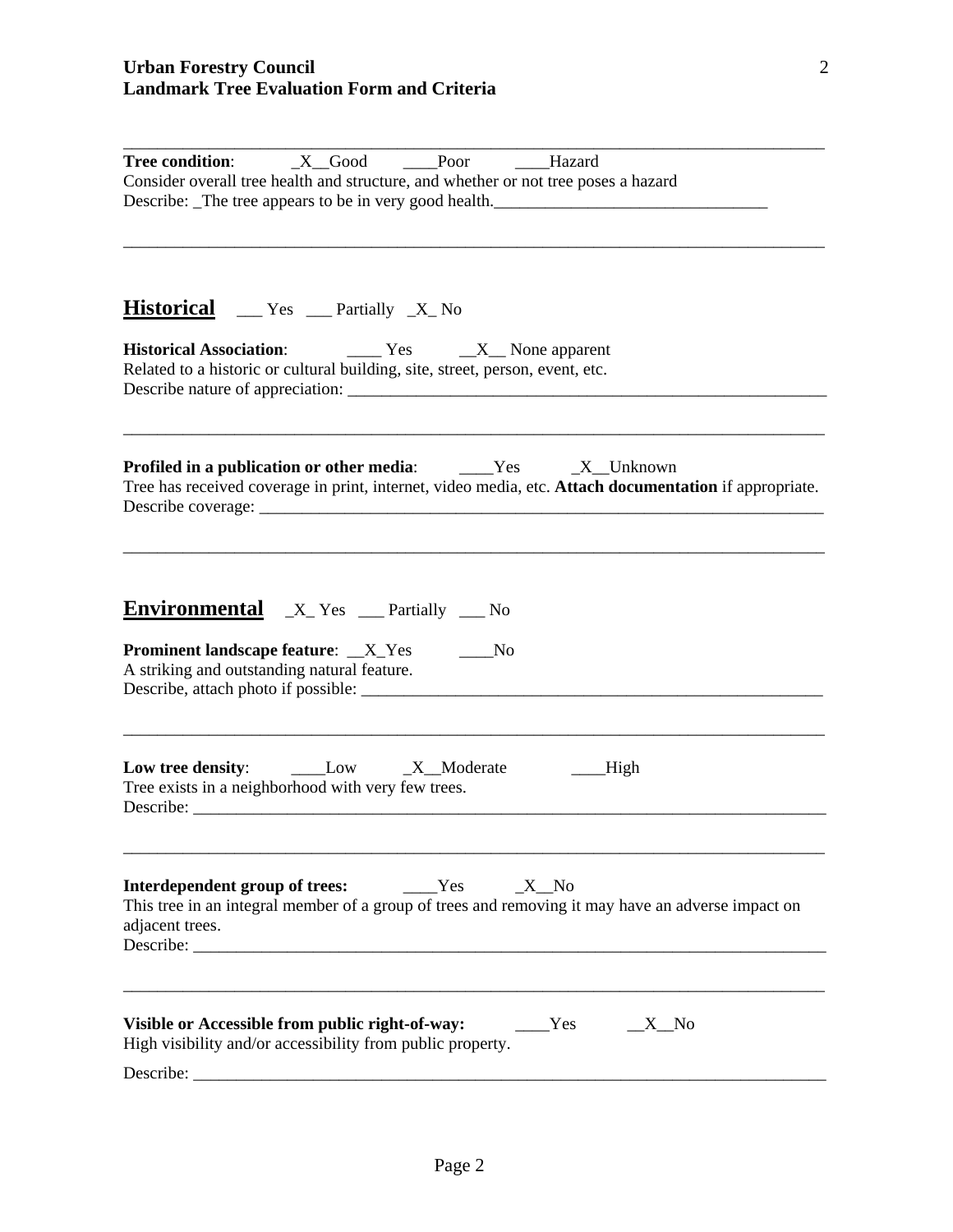| <b>High traffic area:</b> _____Yes<br>$X_N$<br>Tree is located in an area that has a high volume of vehicle, pedestrian or bike traffic and has a<br>potential traffic calming effect.                                                                                                                                |
|-----------------------------------------------------------------------------------------------------------------------------------------------------------------------------------------------------------------------------------------------------------------------------------------------------------------------|
| _____Yes ______X__No<br><b>Important wildlife habitat:</b><br>Species has a known relationship with a particular local wildlife species or it provides food, shelter, or<br>nesting to specific known wildlife individuals.                                                                                           |
| <b>Erosion control:</b><br>$Yes$ X_No<br>Tree prevents soil erosion.                                                                                                                                                                                                                                                  |
| Wind or sound barrier: $Z_N$ = $X_N$ = $X_N$ = $X_N$ = $X_N$ = $X_N$ = $X_N$ = $X_N$ = $X_N$ = $X_N$ = $X_N$ = $X_N$ = $X_N$ = $X_N$ = $X_N$ = $X_N$ = $X_N$ = $X_N$ = $X_N$ = $X_N$ = $X_N$ = $X_N$ = $X_N$ = $X_N$ = $X_N$ = $X_N$ = $X_N$ = $X_N$ = $X$<br>Tree reduces wind speed or mitigates undesirable noise. |
| <b>Cultural</b> __ Yes __ Partially _X_ No<br>Neighborhood appreciation:<br>Tes _______ X________ None apparent<br>Multiple indicators such as letters of support, petition, outdoor gatherings, celebrations adjacent or<br>related to tree, etc. Attach documentation:<br>Describe:                                 |
| <b>Cultural appreciation:</b><br>Yes<br>$\_X$ None apparent<br>Particular value to certain cultural or ethnic groups in the city.                                                                                                                                                                                     |
| Planting contributes to neighborhood character:<br>Yes<br>$\_X$ No<br>Tree contributes significantly to, or represents, neighborhood aesthetic.<br>Describe contribution:                                                                                                                                             |

\_\_\_\_\_\_\_\_\_\_\_\_\_\_\_\_\_\_\_\_\_\_\_\_\_\_\_\_\_\_\_\_\_\_\_\_\_\_\_\_\_\_\_\_\_\_\_\_\_\_\_\_\_\_\_\_\_\_\_\_\_\_\_\_\_\_\_\_\_\_\_\_\_\_\_\_\_\_\_\_\_\_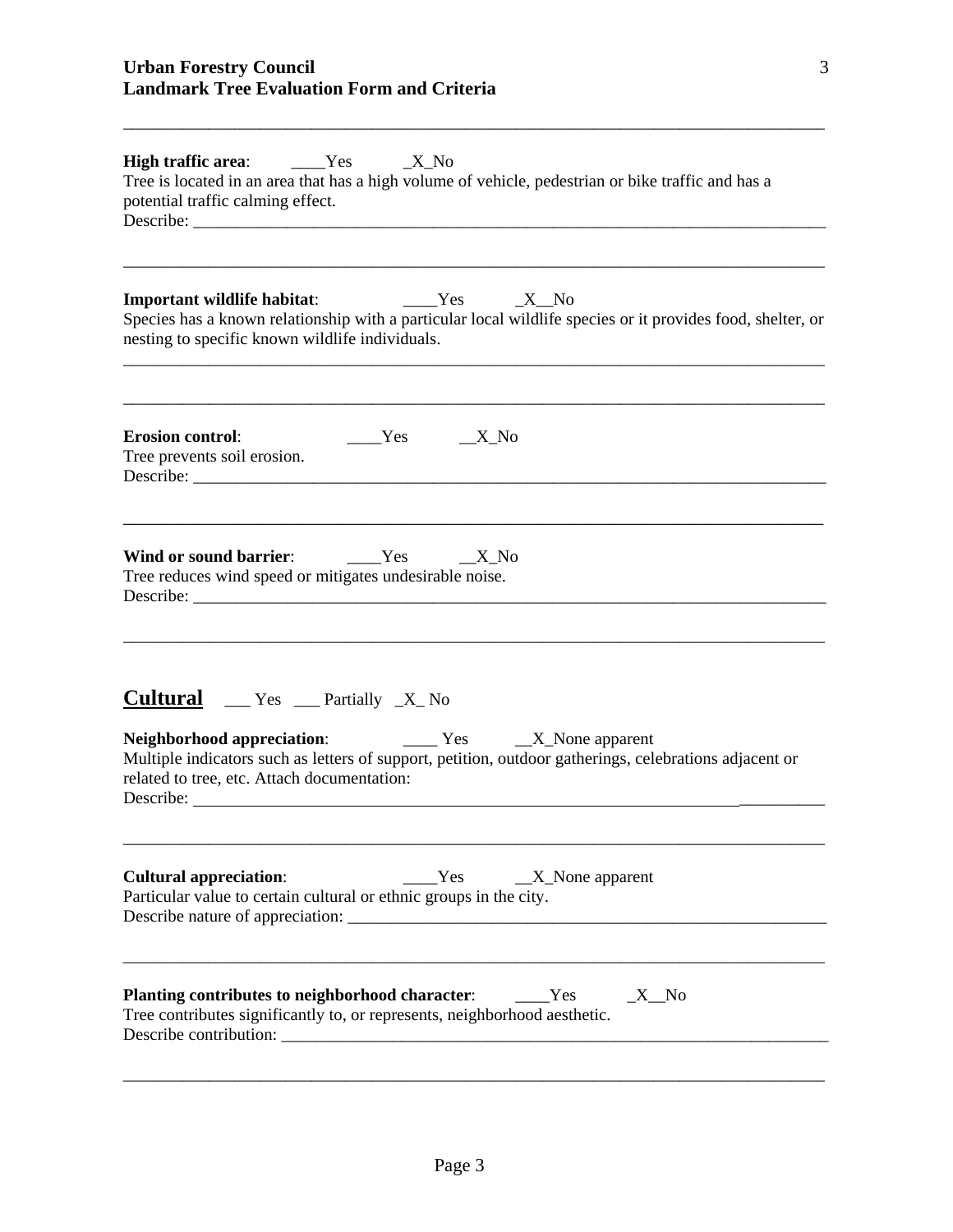| Profiled in a publication or other media:                                                             | Yes | X Unknown |  |
|-------------------------------------------------------------------------------------------------------|-----|-----------|--|
| Tree has received coverage in print, internet, video media, etc. Attach documentation if appropriate. |     |           |  |
| Describe coverage:                                                                                    |     |           |  |

| <b>Prominent landscape feature:</b> X Yes   | No. |  |
|---------------------------------------------|-----|--|
| A striking and outstanding natural feature. |     |  |
| Describe, attach photo if possible:         |     |  |

\_\_\_\_\_\_\_\_\_\_\_\_\_\_\_\_\_\_\_\_\_\_\_\_\_\_\_\_\_\_\_\_\_\_\_\_\_\_\_\_\_\_\_\_\_\_\_\_\_\_\_\_\_\_\_\_\_\_\_\_\_\_\_\_\_\_\_\_\_\_\_\_\_\_\_\_\_\_\_\_\_\_

\_\_\_\_\_\_\_\_\_\_\_\_\_\_\_\_\_\_\_\_\_\_\_\_\_\_\_\_\_\_\_\_\_\_\_\_\_\_\_\_\_\_\_\_\_\_\_\_\_\_\_\_\_\_\_\_\_\_\_\_\_\_\_\_\_\_\_\_\_\_\_\_\_\_\_\_\_\_\_\_\_\_

#### **Additional comments**

This tree, because of its significant size, provides the city of San Francisco with valuable

environmental benefits in the form of ecosystem services, helping clean the air, reduce stormwater

loads, and combat climate change through sequestering carbon. Few trees in the city are as large

(particularly in very urban areas like Sutter St.) and therefore as valuable from an environmental

perspective.

l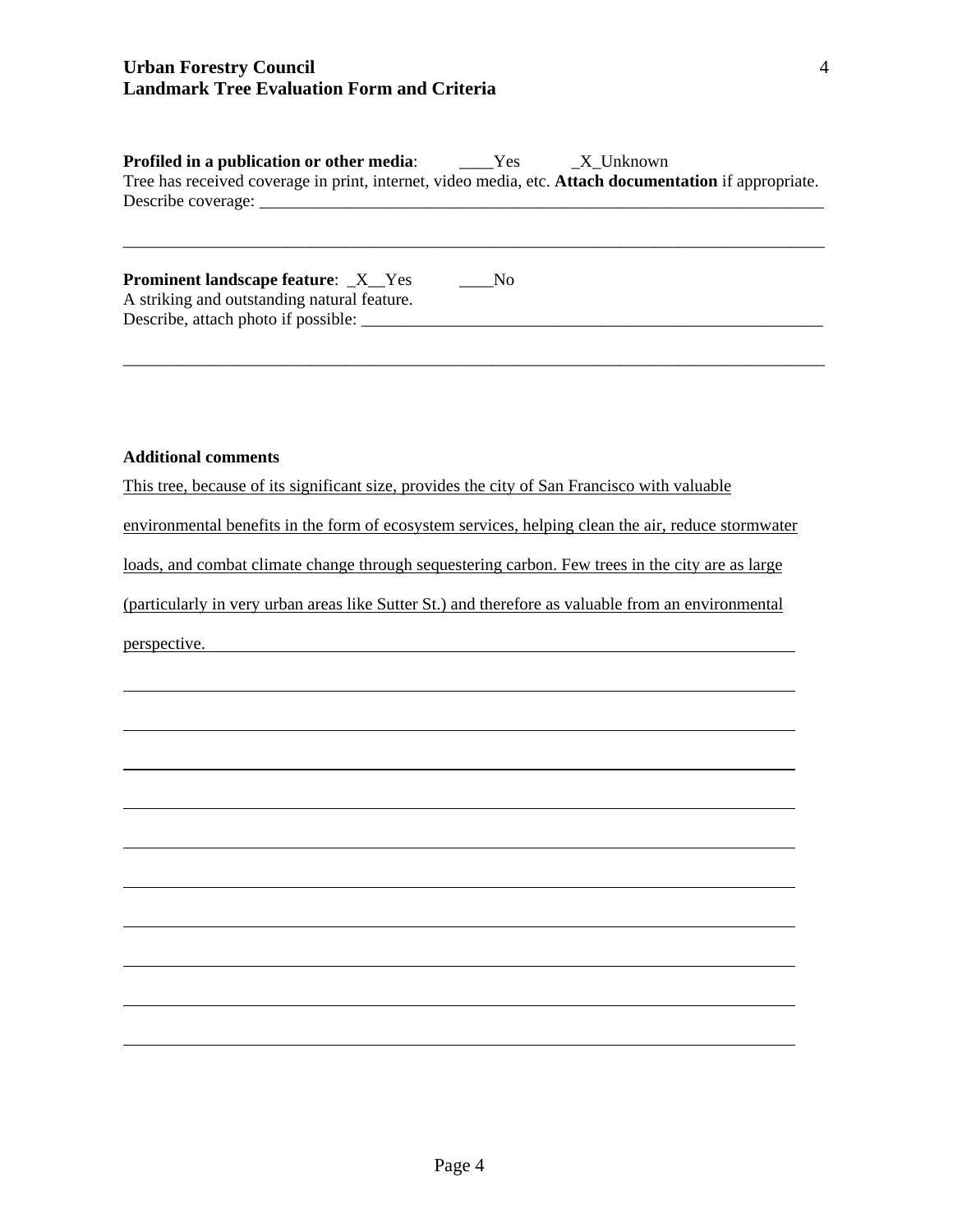## **Urban Forestry Council Landmark Tree Evaluation Form and Criteria**

Pursuant to Ordinance 0017-06 and Public Works Code Section 810, the UFC has developed these criteria for evaluating potential landmark trees in San Francisco. When evaluating or considering potential landmark trees, please consider the context of the tree within its site location. For example, a tree on PUC land may not have the same community importance that a street or park tree would. Use comment sections, as appropriate, to explain or support evaluation. Attach sheets if more space is needed.

| Date of evaluation: $\_\text{Oct. } 19,2009$                                                                                                                                                                                                                                         |
|--------------------------------------------------------------------------------------------------------------------------------------------------------------------------------------------------------------------------------------------------------------------------------------|
| Scientific name: Phoenix canariensis (#1: crooked)                                                                                                                                                                                                                                   |
| Common name: Canary Island Date palm                                                                                                                                                                                                                                                 |
| Street address: Courtyard at 2040 Sutter St.                                                                                                                                                                                                                                         |
| Cross streets: Universe of the contract of the contract of the contract of the contract of the contract of the contract of the contract of the contract of the contract of the contract of the contract of the contract of the                                                       |
| Rarity ____ Yes ____ Partially _X_No<br><b>Rarity</b> : Rare Luncommon X Common<br>Other                                                                                                                                                                                             |
| Unusual species in San Francisco or other geographic regions.                                                                                                                                                                                                                        |
| <b>Physical Attributes</b> __ Yes __ Partially __ No                                                                                                                                                                                                                                 |
| Size: __ __Large __ _X_Medium ____Small<br>Notable size compared to other trees of the same species in San Francisco.                                                                                                                                                                |
|                                                                                                                                                                                                                                                                                      |
| $Age: \_\_Yes \_\_No$<br>Significantly advanced age for the species.<br>Comment: <u>Unknown.</u> Unknown.                                                                                                                                                                            |
| Distinguished form: $\angle$ Yes $\angle$ X_No<br>Tree is an example of good form for its species, has a majestic quality or otherwise unique structure.<br>Describe: This tree was damaged approximately 20 years ago in a wind storm and has grown a crook<br><u>in its trunk.</u> |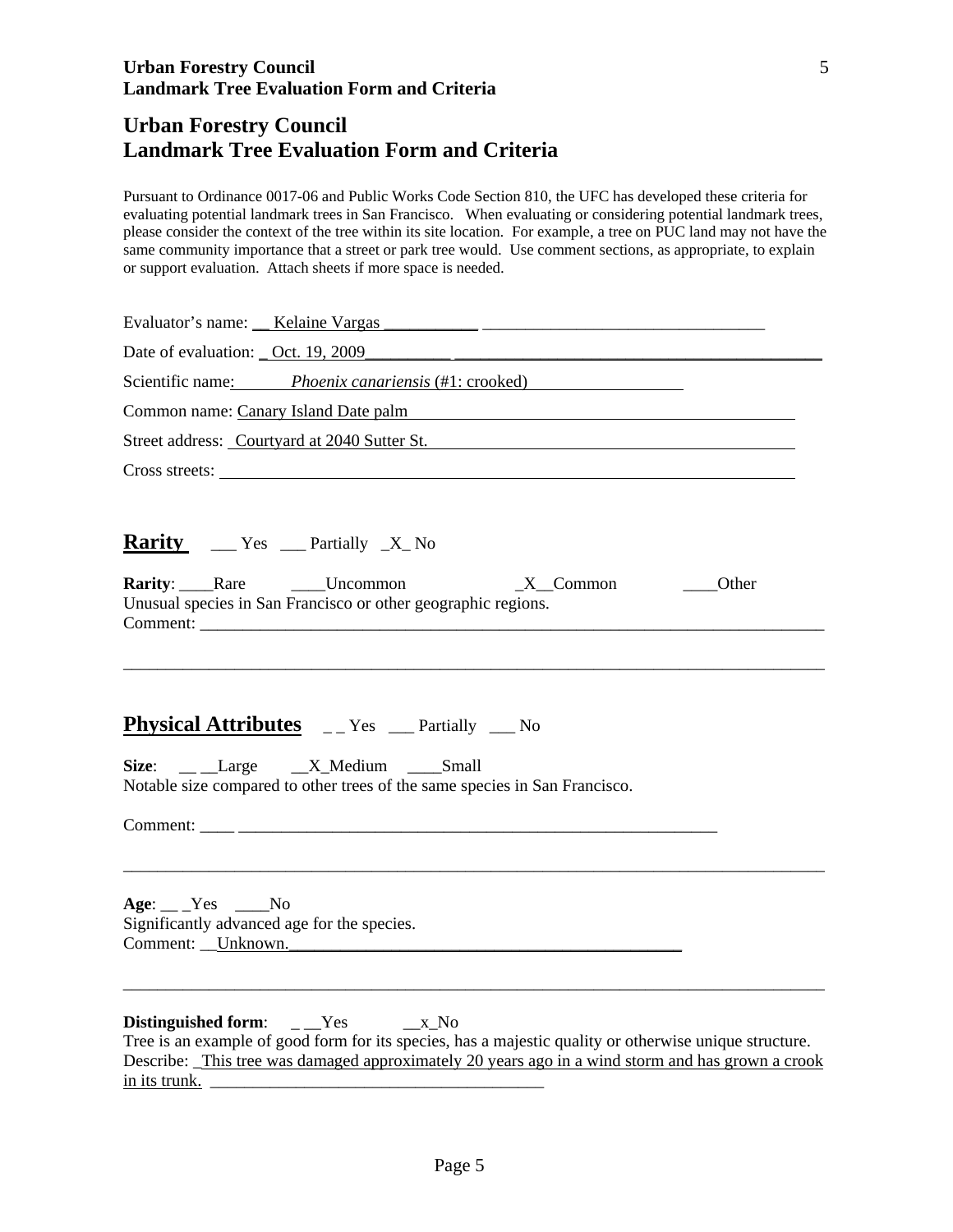| $\overline{\phantom{a}}$ _Good<br>$X_P$ oor<br><b>Tree condition:</b><br>Hazard<br>Consider overall tree health and structure, and whether or not tree poses a hazard<br>Describe: $\overline{\phantom{a}1}$ |
|--------------------------------------------------------------------------------------------------------------------------------------------------------------------------------------------------------------|
| <b>Historical</b> __ Yes __ Partially _X_ No                                                                                                                                                                 |
| $\frac{1}{1}$ Yes $\frac{1}{1}$ None apparent<br><b>Historical Association:</b><br>Related to a historic or cultural building, site, street, person, event, etc.                                             |
| <b>Profiled in a publication or other media:</b> ______Yes ______X__Unknown<br>Tree has received coverage in print, internet, video media, etc. Attach documentation if appropriate.                         |
| <b>Environmental</b> __Yes __Partially _X_No<br><b>Prominent landscape feature:</b> ___Yes _____X_No<br>A striking and outstanding natural feature.                                                          |
| __High<br>Tree exists in a neighborhood with very few trees.                                                                                                                                                 |
| Interdependent group of trees:<br>Yes<br>X No<br>This tree in an integral member of a group of trees and removing it may have an adverse impact on<br>adjacent trees.                                        |
| Visible or Accessible from public right-of-way:<br>Yes<br>$\_X$ <sup>No</sup><br>High visibility and/or accessibility from public property.                                                                  |

6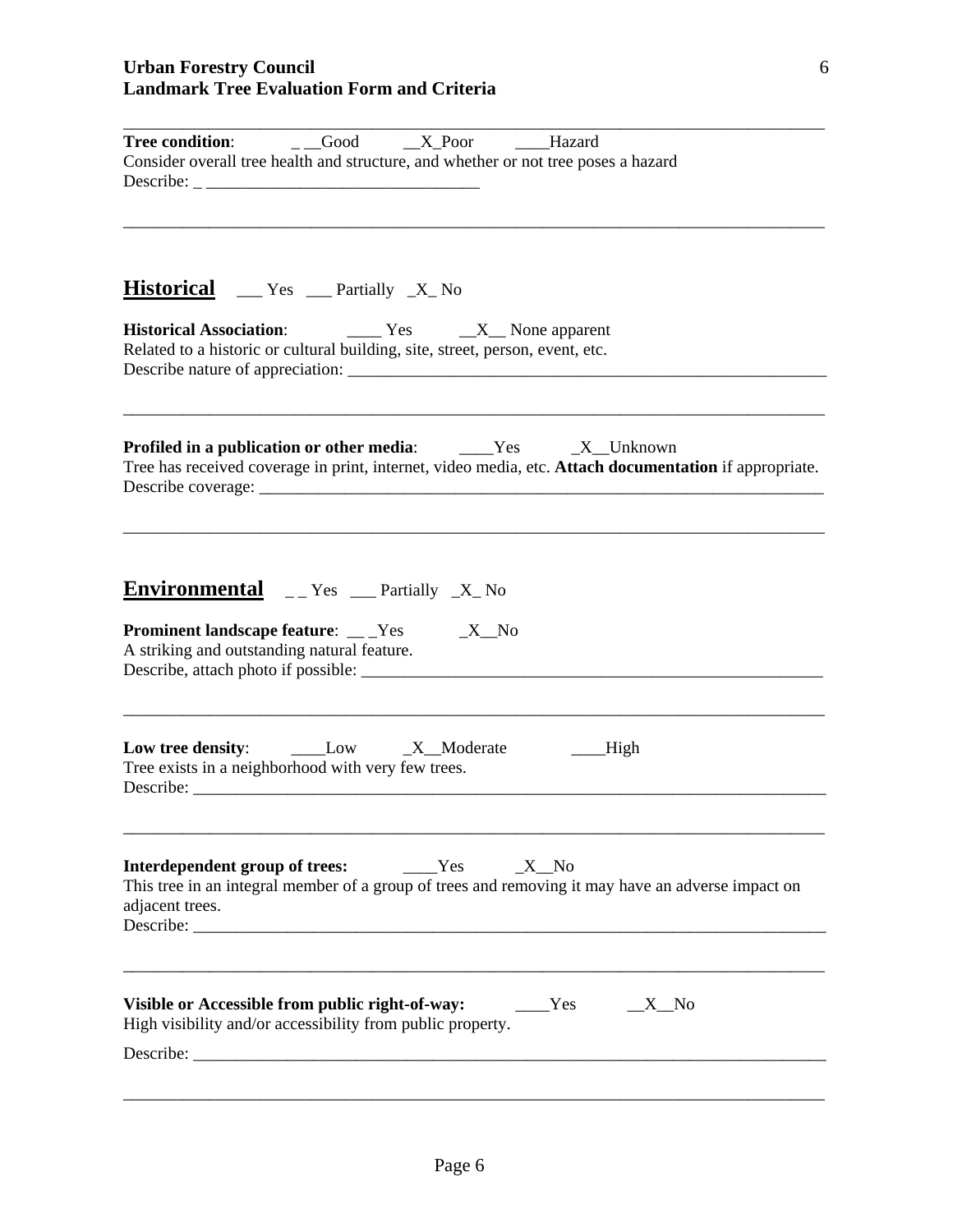| <b>High traffic area:</b> _____Yes<br>$\_X_N$<br>Tree is located in an area that has a high volume of vehicle, pedestrian or bike traffic and has a<br>potential traffic calming effect.                                                                                    |
|-----------------------------------------------------------------------------------------------------------------------------------------------------------------------------------------------------------------------------------------------------------------------------|
| $Yes$ X No<br><b>Important wildlife habitat:</b><br>Species has a known relationship with a particular local wildlife species or it provides food, shelter, or<br>nesting to specific known wildlife individuals.                                                           |
| <b>Erosion control:</b><br>$Yes$ $X_N$<br>Tree prevents soil erosion.                                                                                                                                                                                                       |
| Wind or sound barrier: _______Yes<br>$\_X_N$<br>Tree reduces wind speed or mitigates undesirable noise.                                                                                                                                                                     |
| <b>Cultural</b> __ Yes __ Partially _X_ No<br><b>Neighborhood appreciation:</b> Tes TEX_None apparent<br>Multiple indicators such as letters of support, petition, outdoor gatherings, celebrations adjacent or<br>related to tree, etc. Attach documentation:<br>Describe: |
| <b>Cultural appreciation:</b><br>Yes<br>$X$ None apparent<br>Particular value to certain cultural or ethnic groups in the city.<br>Describe nature of appreciation:                                                                                                         |
| Planting contributes to neighborhood character:<br>Yes<br>$X$ <sup>No</sup><br>Tree contributes significantly to, or represents, neighborhood aesthetic.<br>Describe contribution:                                                                                          |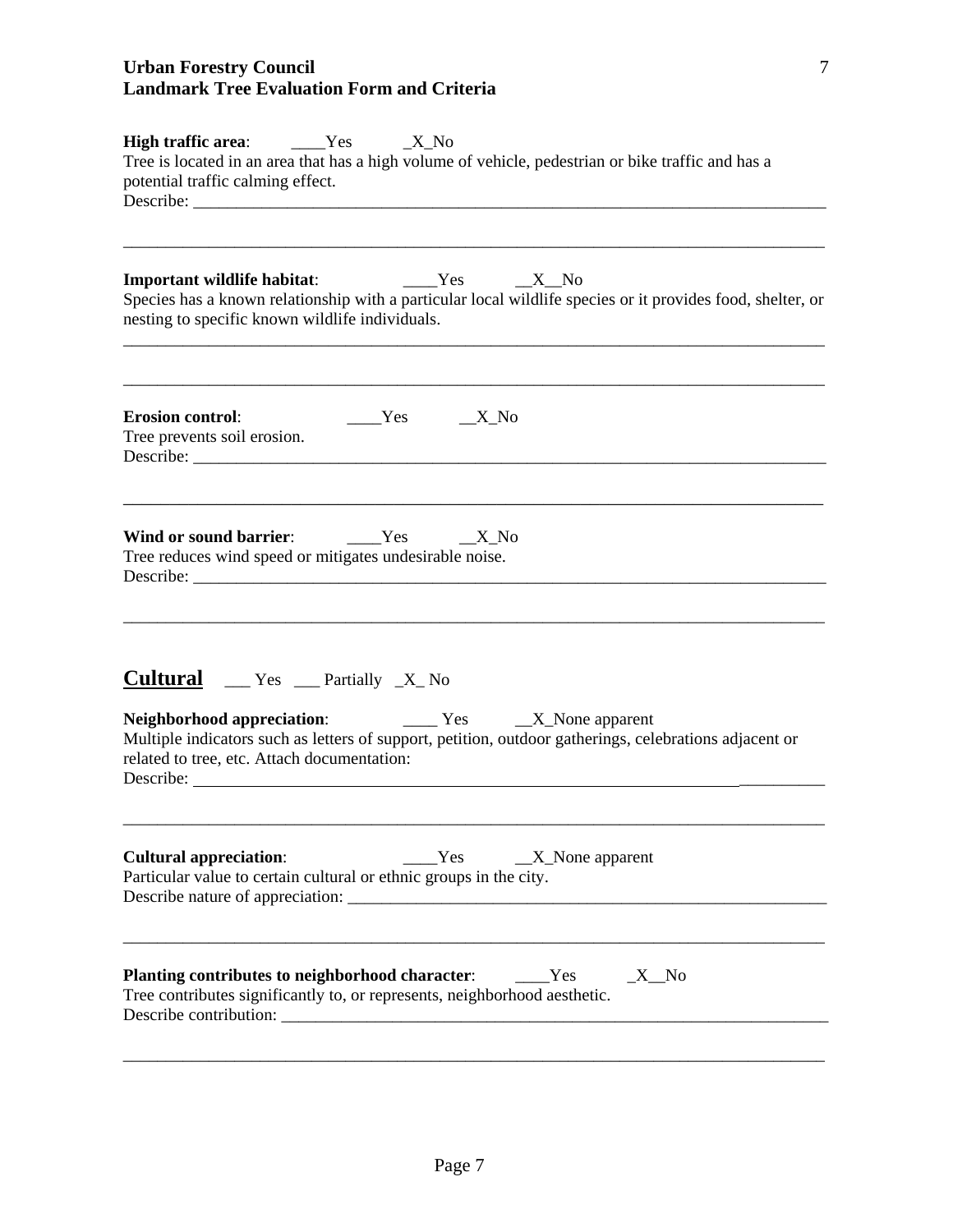| <b>Profiled in a publication or other media:</b> ______Yes<br>Tree has received coverage in print, internet, video media, etc. Attach documentation if appropriate. |          | $\_X$ _Unknown |  |
|---------------------------------------------------------------------------------------------------------------------------------------------------------------------|----------|----------------|--|
| <b>Prominent landscape feature:</b> ____Yes<br>A striking and outstanding natural feature.                                                                          | $\_X$ No |                |  |
| <b>Additional comments</b>                                                                                                                                          |          |                |  |
|                                                                                                                                                                     |          |                |  |
|                                                                                                                                                                     |          |                |  |
|                                                                                                                                                                     |          |                |  |
|                                                                                                                                                                     |          |                |  |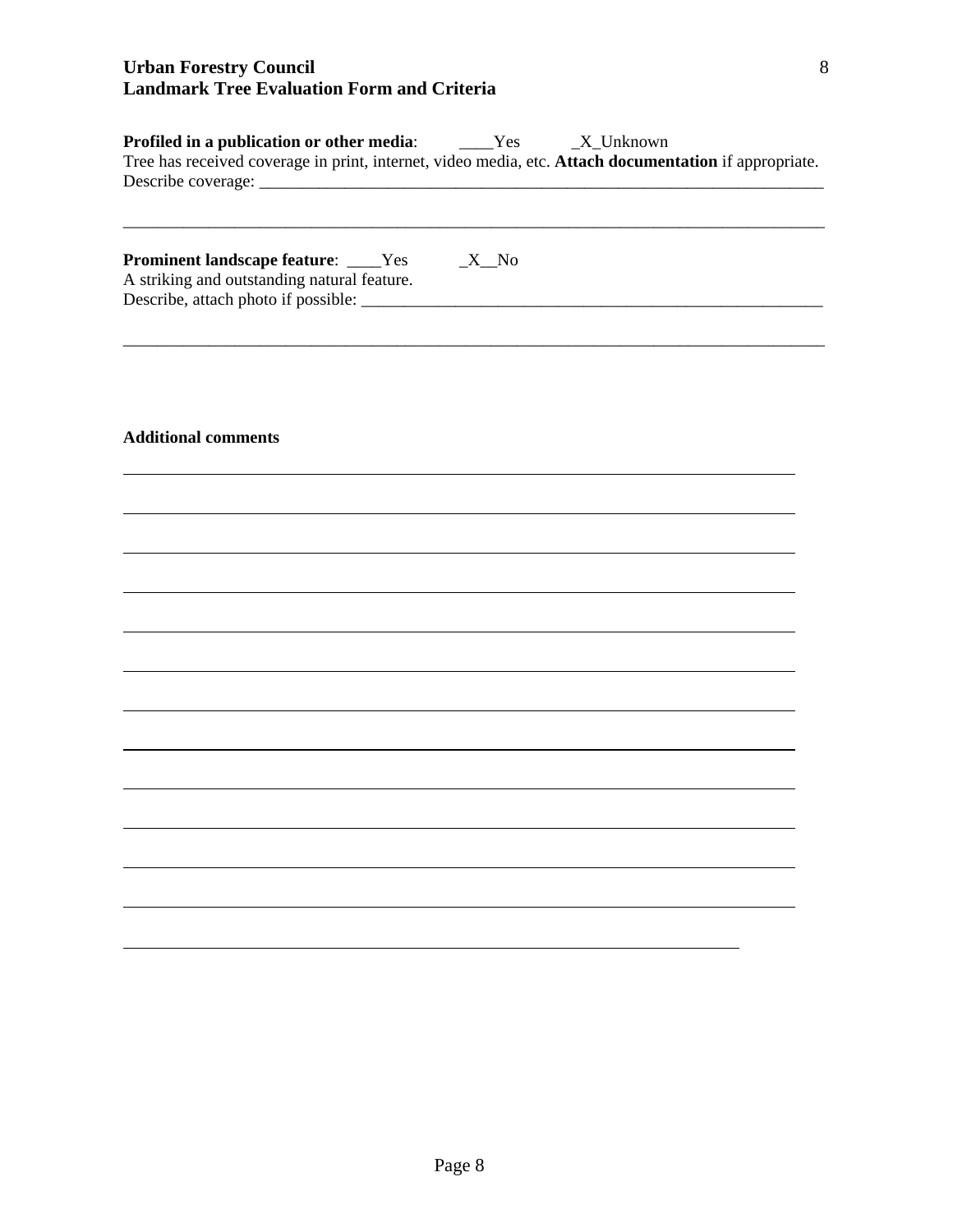## **Urban Forestry Council Landmark Tree Evaluation Form and Criteria**

Pursuant to Ordinance 0017-06 and Public Works Code Section 810, the UFC has developed these criteria for evaluating potential landmark trees in San Francisco. When evaluating or considering potential landmark trees, please consider the context of the tree within its site location. For example, a tree on PUC land may not have the same community importance that a street or park tree would. Use comment sections, as appropriate, to explain or support evaluation. Attach sheets if more space is needed.

| Date of evaluation: _ Oct. 19, 2009                                                                                                                                                                       |
|-----------------------------------------------------------------------------------------------------------------------------------------------------------------------------------------------------------|
| Scientific name: Phoenix canariensis (#2: straight trunk)                                                                                                                                                 |
| Common name: Canary Island Date palm                                                                                                                                                                      |
| Street address: Courtyard at 2040 Sutter St.                                                                                                                                                              |
| Cross streets:                                                                                                                                                                                            |
| <b>Rarity</b> $\text{Yes}$ Partially $\text{X}$ No                                                                                                                                                        |
| <b>Rarity</b> : Rare _____Uncommon<br>$X$ <sub></sub> Common<br>Other<br>Unusual species in San Francisco or other geographic regions.                                                                    |
|                                                                                                                                                                                                           |
| <b>Physical Attributes</b> __Yes __Partially _X_No                                                                                                                                                        |
| Size: __ Large __ X_Medium ___ Small<br>Notable size compared to other trees of the same species in San Francisco.                                                                                        |
|                                                                                                                                                                                                           |
| $Age:$ Yes No<br>Significantly advanced age for the species.<br>Comment: Unknown.                                                                                                                         |
| Distinguished form: $_{--}$ Yes $_{--}$ x_No<br>Tree is an example of good form for its species, has a majestic quality or otherwise unique structure.<br>Describe: The form of this specimen is average. |

\_\_\_\_\_\_\_\_\_\_\_\_\_\_\_\_\_\_\_\_\_\_\_\_\_\_\_\_\_\_\_\_\_\_\_\_\_\_\_\_\_\_\_\_\_\_\_\_\_\_\_\_\_\_\_\_\_\_\_\_\_\_\_\_\_\_\_\_\_\_\_\_\_\_\_\_\_\_\_\_\_\_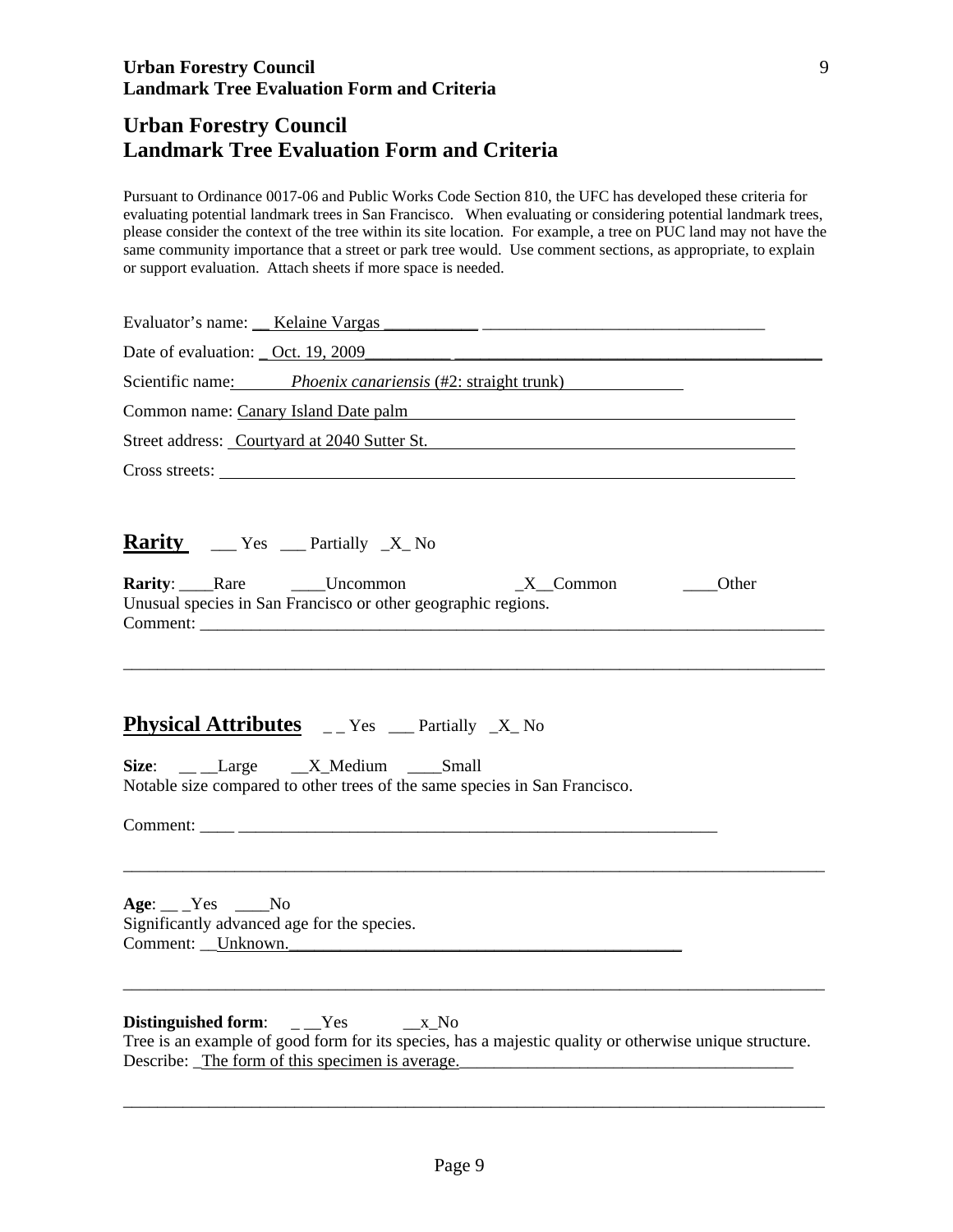| Consider overall tree health and structure, and whether or not tree poses a hazard<br>Describe: The lower half of the fronds are yellowed. ____________________________ |
|-------------------------------------------------------------------------------------------------------------------------------------------------------------------------|
| <b>Historical</b> ___ Yes ___ Partially _X_ No                                                                                                                          |
| Related to a historic or cultural building, site, street, person, event, etc.                                                                                           |
| <b>Profiled in a publication or other media:</b> Yes X_Unknown<br>Tree has received coverage in print, internet, video media, etc. Attach documentation if appropriate. |
| Environmental __ Yes __ Partially __ No<br><b>Prominent landscape feature:</b> __Yes _____X_No<br>A striking and outstanding natural feature.                           |
| Low _X_Moderate<br>Low tree density:<br>__High                                                                                                                          |
| Tree exists in a neighborhood with very few trees.                                                                                                                      |
| Interdependent group of trees:<br>Yes<br>X No<br>This tree in an integral member of a group of trees and removing it may have an adverse impact on<br>adjacent trees.   |
| Visible or Accessible from public right-of-way:<br>Yes<br>$\_X$ No<br>High visibility and/or accessibility from public property.                                        |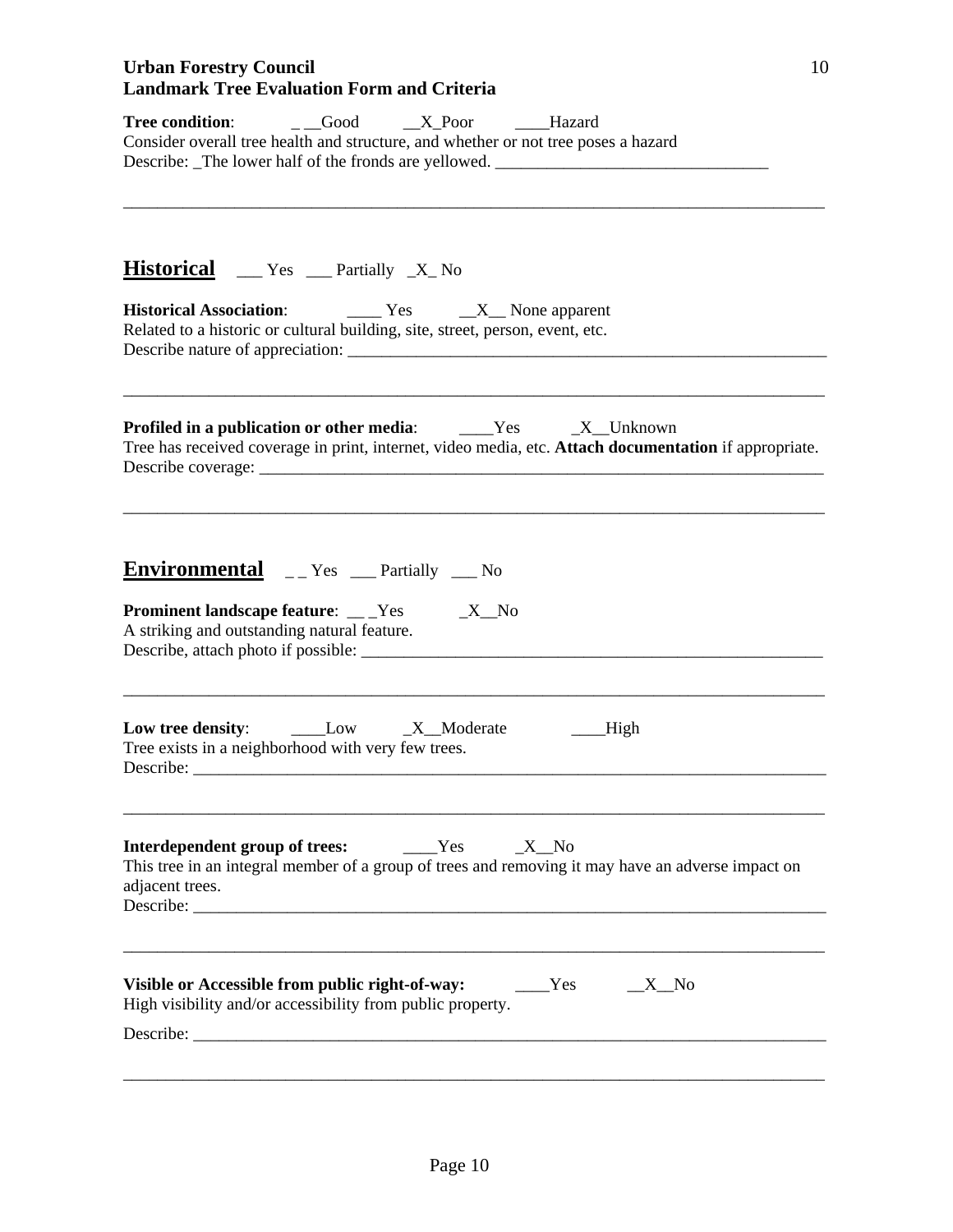| High traffic area: ______Yes ______X_No<br>Tree is located in an area that has a high volume of vehicle, pedestrian or bike traffic and has a<br>potential traffic calming effect.                                         |
|----------------------------------------------------------------------------------------------------------------------------------------------------------------------------------------------------------------------------|
| <b>Important wildlife habitat:</b> ________Yes ______X_No<br>Species has a known relationship with a particular local wildlife species or it provides food, shelter, or<br>nesting to specific known wildlife individuals. |
| $Yes$ X_No<br><b>Erosion control:</b><br>Tree prevents soil erosion.                                                                                                                                                       |
| Wind or sound barrier: _______Yes ______X_No<br>Tree reduces wind speed or mitigates undesirable noise.                                                                                                                    |
| <b>Cultural</b> $\qquad$ Yes $\qquad$ Partially $\mathbf{X}$ No                                                                                                                                                            |
| Multiple indicators such as letters of support, petition, outdoor gatherings, celebrations adjacent or<br>related to tree, etc. Attach documentation:                                                                      |
| <b>Cultural appreciation:</b><br>$Yes$ $X_None$ apparent<br>Particular value to certain cultural or ethnic groups in the city.                                                                                             |
| Planting contributes to neighborhood character:<br>Yes<br>$\_X$ No<br>Tree contributes significantly to, or represents, neighborhood aesthetic.                                                                            |